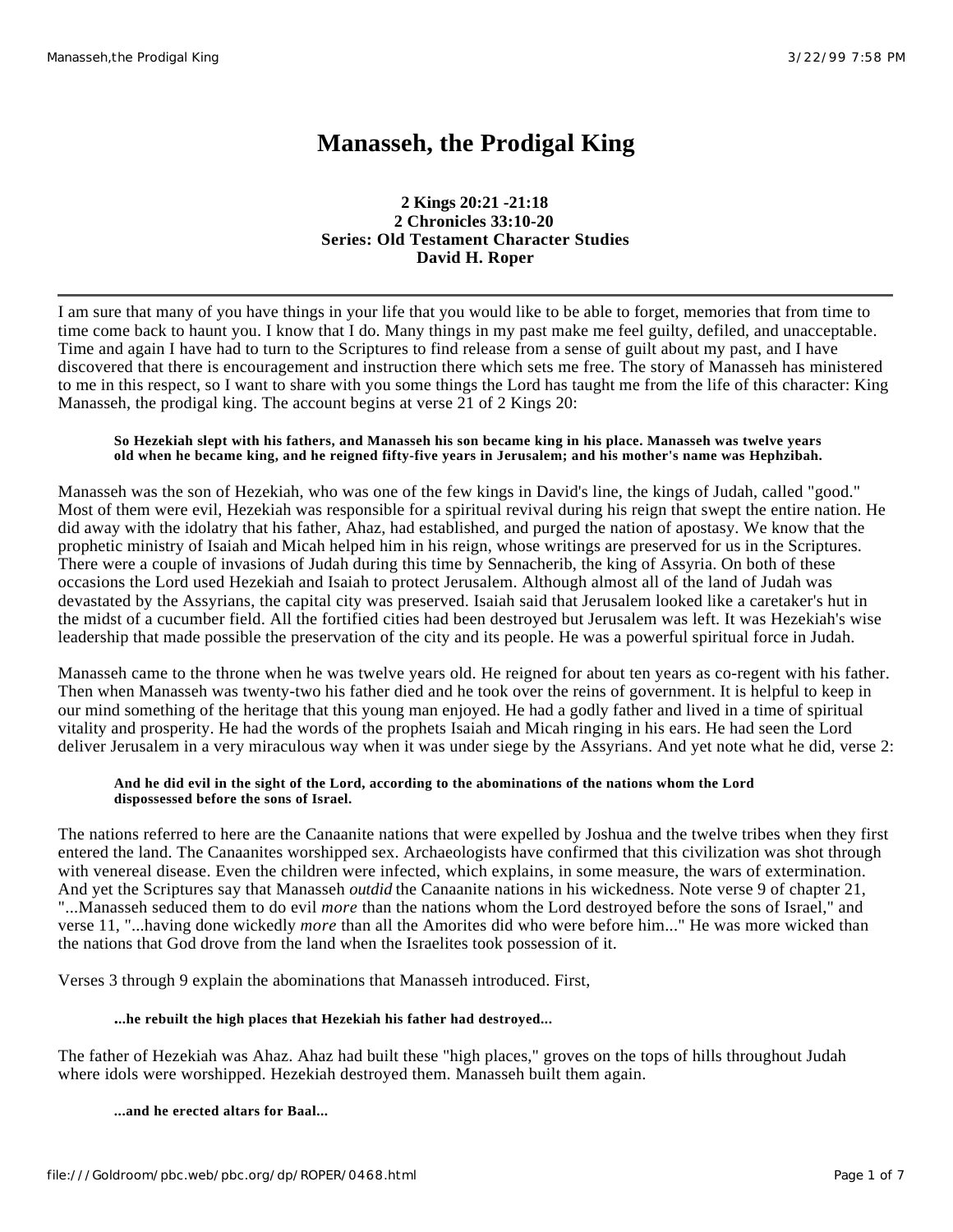Baal was the chief Phoenician deity.

### **and made an Asherah, as Ahab king of Israel had done.**

An Asherah was a female deity representing the goddess of sex and fertility. Many scholars believe that the monuments built in her honor were phallic symbols. Manasseh introduced this Assyrian sex cult into the nation of Israel.

### **...and worshipped all the host of heaven and served them.**

He worshipped the sun, the moon, the planets, and the stars, and practiced astrology.

## **And he built altars in the house of the Lord, of which the Lord had said, "In Jerusalem I will put My name." For he built altars for all the host of heaven in the two courts of the house of the Lord.**

He placed altars to foreign gods in the temple itself--in the outer court, and in the holy place where the priests worshipped.

### **And he made his son pass through the fire.**

He sacrificed his own baby son to Molech, the god of the Amorites. And he

## **...practiced witchcraft and used divination, and dealt with mediums and spiritists.**

The Hebrew is much stronger here than the English translation. He actually took mediums and spiritists and those who dealt in the occult and placed them in positions of leadership.

**Then** [as though this were not enough] **he set the carved image of Asherah that he had made, in the house of which the Lord said to David and to his son Solomon, "In this house and in Jerusalem, which I have chosen from all the tribes of Israel, I will put My name forever. And I will not make the feet of Israel wander any more from the land which I gave their fathers, if only they will observe to do according to all that I have commended them, and according to all the law that My servant Moses commanded them."**

He took these phallic symbols, these monuments he had built in honor of the goddess of sex, and he put them in the Holy of Holies, in the place where the Spirit of God dwelt.

Now, it is significant that nowhere in this account is there any mention of the worship of Jehovah. Manasseh selected his pantheon from all the cultures surrounding Israel--from the Amorites, the Canaanites, the Philistines, the Phoenicians--but not one reference is made to the worship of the God of Israel. Only He was excluded. Again, verse 9 says, in summary, that:

#### **Manasseh seduced them to do evil more than the nations whom the Lord destroyed before the sons of Israel.**

# Verse 10:

**Now the Lord spoke through His servants the prophets, saying "Because Manasseh king of Judah has done these abominations, having done wickedly more than all the Amorites did who were before him, and has also made Judah sin with his idols; therefore thus says the Lord, the God of Israel, 'Behold, I am bringing such calamity on Jerusalem and Judah, that whoever hears of it, both his ears shall tingle. And l will stretch over Jerusalem the line of Samaria and the plummet of the house of Ahab. '"**

"As a surveyor would take a transit and level out a place on which to build," the Lord said, "that is what I am going to do to Jerusalem. I will level it as I leveled Samaria and the house of Ahab. The measure of extermination that the northern kingdom of Israel and the house of Ahab experienced is what Jerusalem is going to experience."

# **"'...and I will wipe Jerusalem as one wipes a dish, wiping it and turning it upside down.'"**

What a vivid picture! There will not be one thing left--total extermination.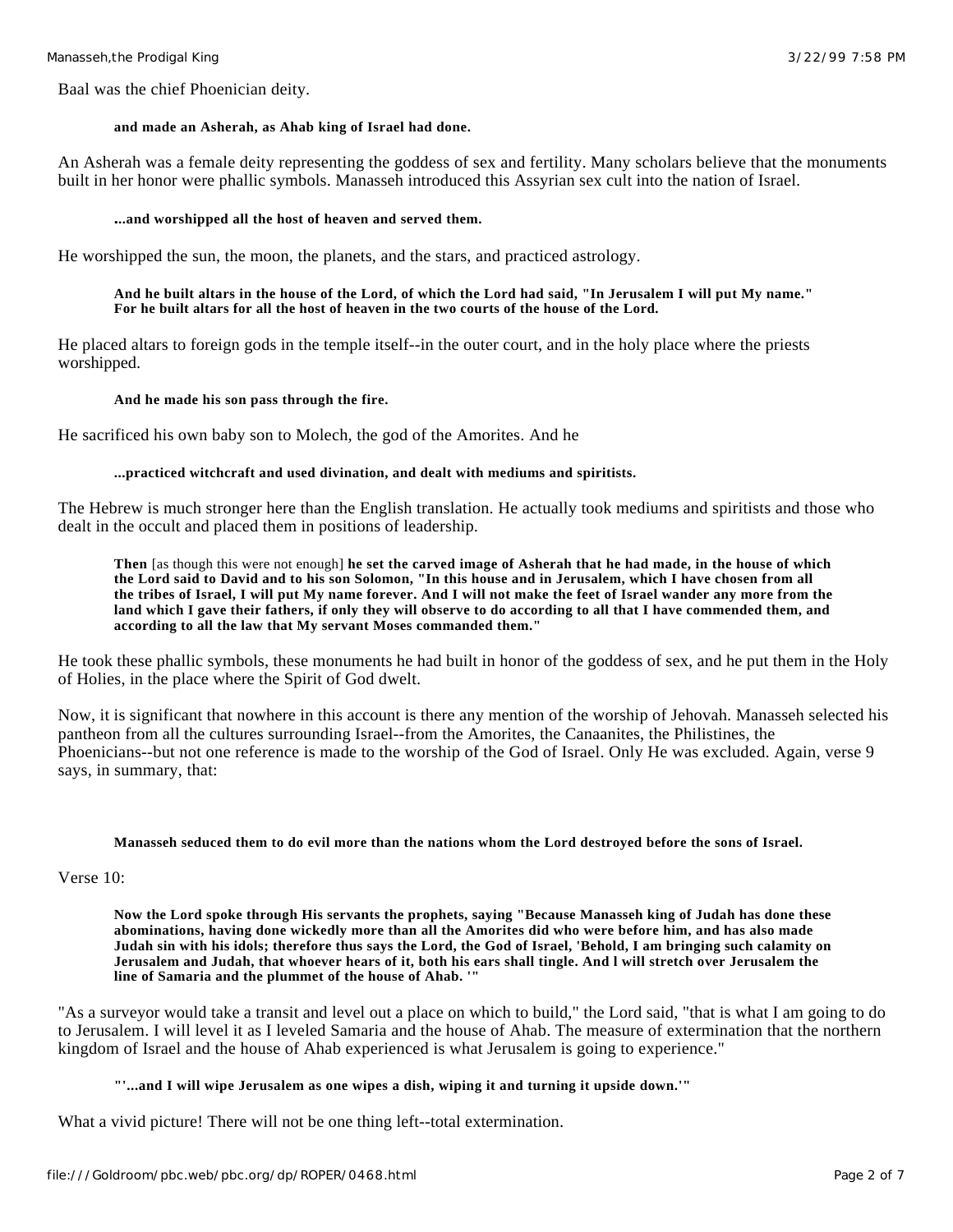### **"'And I will abandon the remnant of My inheritance and deliver them into the hand of their enemies, and they shall become as plunder and spoil to all their enemies because they have done evil in My sight, and have been provoking Me to anger, since the day their fathers came from Egypt, even to this day.'"**

There are a couple of things I want you to note. The first is this: Manasseh obviously was a wicked man. He was perhaps the most wicked king that ever reigned over Judah. He did things which no king had ever done before. He led Judah in doing things which no nation had ever done before. And yet which of us can sit in judgment upon him? We all can look back into our lives and see that we have done the same things! It is only a question of degree. We may not have worshipped Baal and Asherah per se, but we have worshipped other things. We have set up other idols in our lives. We worship our vocation, or the pursuit of a degree, or our house, or some boy or girl, or man or woman. Or we may quite literally set up a phallic symbol in our own spirits, the Holy of Holies of man, and worship sex. So we all can look back on our lives and see that we are just as guilty as Manasseh, just as worthy of judgment. That is the first thing we need to recognize.

The second thing I want you to observe is the procedure that the Lord undertakes in order to reclaim his man. God loved Manasseh, and because he loved him he would not let him continue to live in rebellion. First he spoke very quietly to him. As Manasseh began to indulge in these idolatrous practices God said, "Manasseh, Jerusalem is where my name is placed." That is, "Jerusalem is My possession. You have no right to set up any other gods there." And then when Manasseh didn't listen, God's voice came with greater clarity and insistence. He reminded him of his promises, both positive and negative--promises of blessing if Manasseh would obey and of judgment if he did not. And finally God thundered at him through the prophets so that everywhere Manasseh turned he was faced with the voice of God. He could not avoid it.

Have you had that experience when you have turned from the Lord? First, the Lord will speak to us in that gentle, quiet, gracious way of his. He reminds us that we belong to him. If we don't listen he speaks with greater clarity through his word, and through his Spirit, witnessing to our spirit. And then if we still don't listen he surrounds us with many witnesses to the truth, so that everywhere we turn we hear the voice of God. We can't get away. In times when I have been in headlong flight from the Lord, even when I think I've gotten away scot-free, I hear him say, "Psst, here I am!" I turn on the radio and, "Psst," there he is! I feel like David; if I made my bed in hell I would hear his voice, "Here I am!" I can't get away from Him.

I had an appointment with a student at Stanford one day. I was waiting for him in front of the chapel, but he was late. There was another student sitting on a park bench there so I sat and started to chat with him. I discovered that he was born in China. That was interesting to me and so I asked him a bit about his past. The Lord opened an opportunity to share the gospel with him and to tell him of the Lord's love for him. But as I began to speak he got red in the face and very angry, and he jumped up to his feet! His reaction was so unusually adverse that I was really surprised. I asked him what was wrong. "Well," he said, "I guess the reason I am reacting this way is that I was born and raised in a Christian home. My parents were missionaries in China. And all my life I have been running away from God. But everywhere I go God sends someone to talk to me about my relationship with him." I said, "Brother, I can really identify with you!" God has been called, with reverent affention, "the Hound of Heaven" because everywhere we go he hems us in and keeps reaching out to us. That is exactly what he was doing with Manasseh.

But notice verse 16. Manasseh was determined to silence the voice of God, and the only way he could silence that voice was to silence the prophets:

# **Moreover, Manasseh shed very much innocent blood until he had filled Jerusalem from one end to another...**

Josephus, the Jewish historian, in writing about this event said that he "slew all the righteous men that were among the Hebrews, nor would he spare the prophets, for he every day slew some of them until Jerusalem was overflown with blood." There is a very substantial and long-lasting Jewish and Christian tradition that it was during this time that Manasseh put Isaiah in a hollow oak tree and had him sawn in two. This may be what is behind the reference in Hebrews 11 to men of faith, some of whom were "sawn asunder." Manasseh slew the prophets. He wouldn't listen. He didn't want to hear the voice of God. So he

# **...shed very much innocent blood until he had filled Jerusalem from one end to another; besides his sin with which he made Judah sin, in doing evil in the sight of the Lord.**

Do you know that both the author of 2 Kings and Jeremiah affirm that it was because of the sins of Manasseh that the nation of Judah was taken captive? It was only fifty years after Manasseh's death that the nation went into the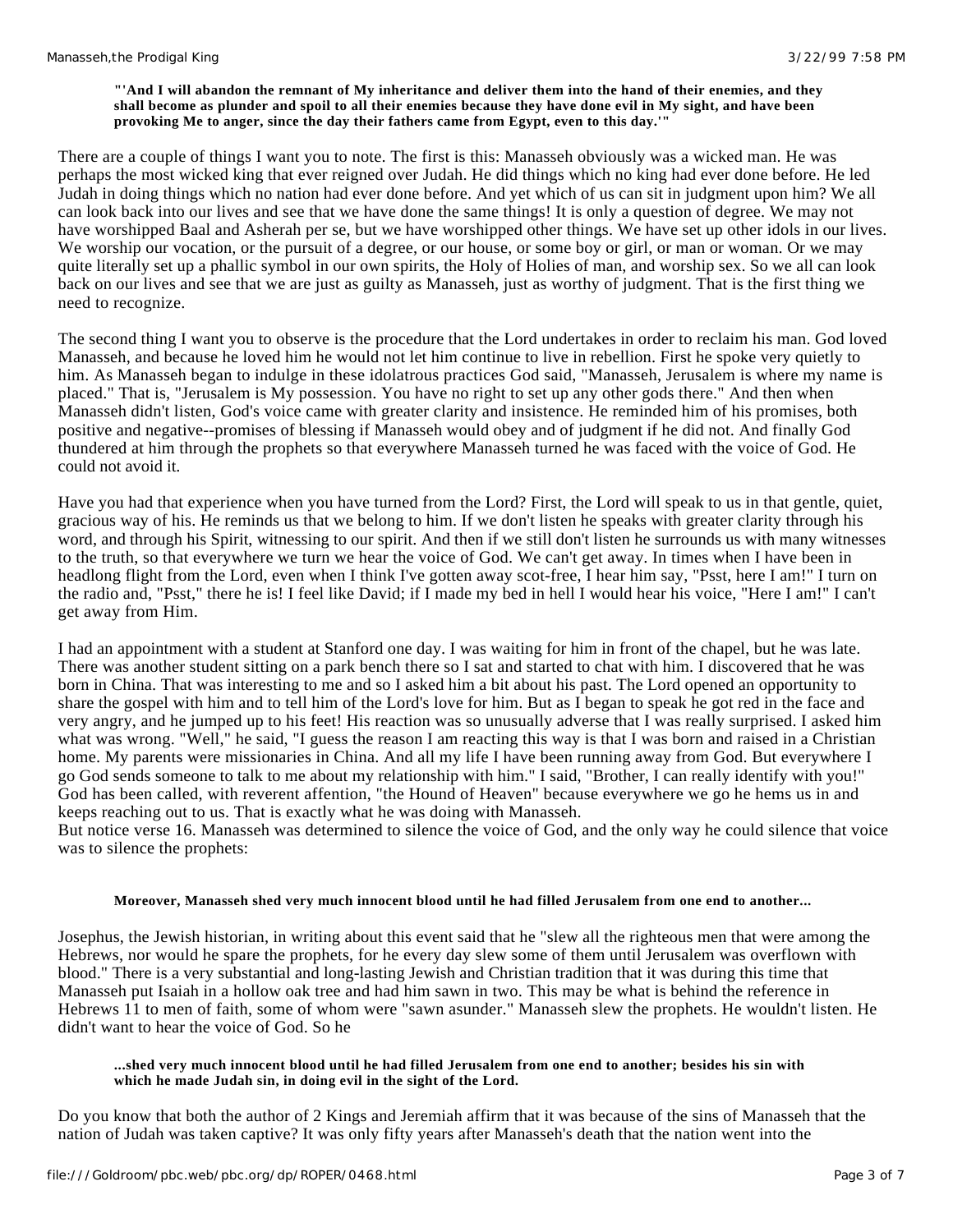Babylonian captivity. How would you like to be known to posterity for that? That was Manasseh's reputation. He was responsible. Now look at verses 17 and 18:

### **Now the rest of the acts of Manasseh and all that he did and his sin which he committed, are they not written in the Book of the Chronicles of the Kings of Judah? And Manasseh slept with his fathers and was buried in the garden of his own house, in the garden of Uzza, and Amon his son became king in his place.**

I remember the first time I read that passage. I thought, "That's strange! Here is a man who thumbed his nose at God for sixty-seven years and died a ripe old age in his own bed in peace--the most wicked king in Judah's history, and God did nothing! Isn't that strange? He reigned longer than any other king in the history of Israel or Judah. Didn't you see, God? Weren't you aware of what was going on? Can a person really live that way and got away with it?"

Well, you see, the problem is that the entire story of Manasseh's life is not given to us in 2 Kings. The purpose of this book is to show us the precipitous decline of the nation. Many events in the lives of these kings were passed by for that reason. But the account is resumed and supplemented in 2 Chronicles. I would like you to turn with me to that record, to 2 Chronicles 33, where in the first nine verses we have a restatement of the first nine verses of 2 Kings 21, almost word for word. Then verses 9 through 11 say:

**Thus Manasseh misled Judah and the inhabitants of Jerusalem to do more evil than the nations whom the Lord destroyed before the sons of Israel. And the Lord spoke to Manasseh and his people, but they paid no attention.**  [This is a briefer account of the ministry of the prophets to Manasseh and the people.] *Therefore* [emphasis mine] **the Lord brought the commanders of the army of the king of Assyria against them, and they captured Manasseh with hooks, bound him with bronze chains, and took him to Babylon.**

This mighty king of Judah, with a ring in his nose and chains on his hands and feet, was dragged off to a Babylonian dungeon! At this time Babylon was a province of Assyria.

This is one of a number of Old Testament accounts for which we have excellent secular historical confirmation. A number of years ago assyriologists found an inscription which dated from the reign of Esarhaddon, the son of Sennacherib. Sennacherib was the king who invaded Judah during the reign of Hezekiah, Manasseh's father. He died in 680 B.C., interestingly enough the traditional date of Isaiah's death. Sennacherib never invaded Judah again because his last invasion cost him 168,000 men! But his son, Esarhaddon, was a young, ambitious, militaristic leader who was spoiling for a fight with Judah. You can see that God was preparing his instrument to chastise Manasseh, even though Manasseh seemed to be getting by scot-free. Esarhaddon came to the throne in 680 and some six years later he invaded Judah. The inscription describes this invasion. It says that, "twenty-two kings harkened to him," i.e., he called them, and they came! And, "of these was Manasseh, king of Judah." Esarhaddon took him off to Babylon, and for twelve long years he languished in that Babylonian dungeon with a ring in his nose and chains on his hands and feet. You see, that is the end of the process that God uses in our lives to bring us around. He will speak to us softly, and then with more insistence. Then he hems us on every side, with every witness to the truth that he can bring to bear. And then if we refuse to listen...he lets us have our way. He takes his hands off us, we reap what we have sown, and we become a slave to our own passions and desires. Thus we are brought to the end of ourselves. That is what happened to Manasseh.

But look closely at verse 12:

**And when he was in distress** [the Hebrew says, "when he was hemmed in," i.e., when he was in the extremity and had no other place to turn]**, he entreated the Lord his God and humbled himself greatly before the God of his fathers.**

Did you notice?--he entreated *his* God. He had lost his title but he hadn't lost his relationship. Jehovah was still his God. You see, God intends for us to reign in life, to live in victory over every habit and every circumstance of life. But when we rebel against him we lose our capacity to rule, and we become enslaved to our circumstances and to our own passions and habits. But we never lose our relationship to him, if we are truly his. So when Manasseh hit bottom he turned to the Lord his God and he humbled himself greatly before the God of his fathers. He said, "Lord, I am sunk. I am beat. I've had it. I am to blame. I have sinned." Josephus says that he "esteemed himself to be the cause of it all." He saw that he had no one else to blame. The problem was not his circumstances, nor the culture in which he lived. He had had every advantage. The problem was his own rebellious heart. He came to the place where he was willing to submit that heart to the Lord. He humbled himself greatly before the Lord his God.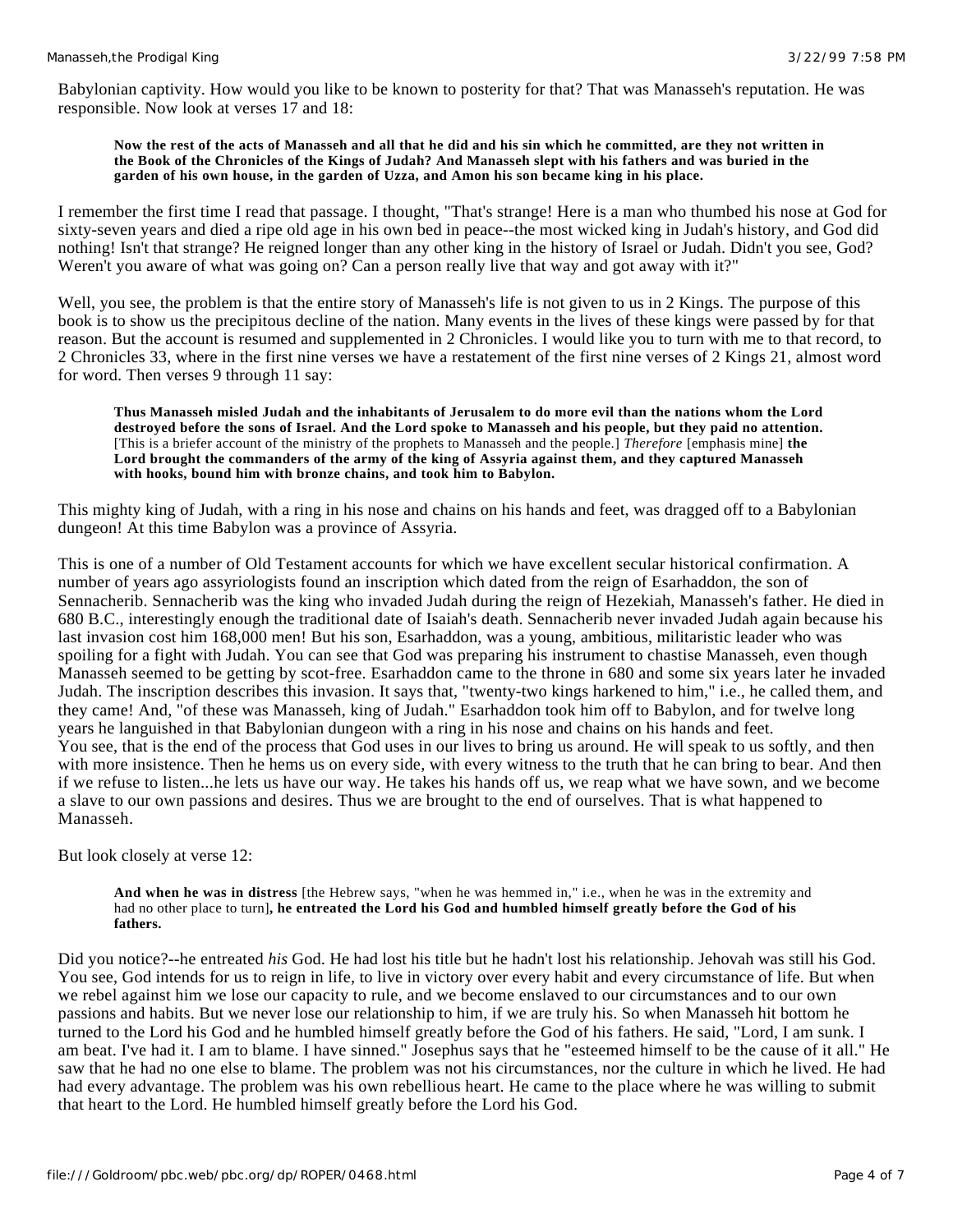Verse 13:

## **When he prayed to Him, He** [God] **was moved by his entreaty and heard his supplication, and brought him again to Jerusalem to his kingdom. Then Manasseh knew that the Lord was** [the] **God.**

Notice the second phrase in verse 13. It is translated, "He was moved by his entreaty." The Hebrew says, "He was interceded for him," which is awkward and untranslatable, and so it is translated this way. But the point is that someone was standing between God and Manasseh and was interceding for him. Thus God "was interceded." Now, who was that? Who was standing between the Lord and Manasseh?

We have the same picture in Zechariah 3, where Zechariah sees Joshua, the high priest, standing before the Lord of all the earth. And Satan is there to accuse him, because Joshua is clothed in filthy garments. Satan is saying in effect, "Look at Joshua. He is filthy! He has no right to be a priest." And the angel of Jehovah, who is the preincarnate Lord Jesus, intercedes for him, saying, "Remove the filthy garments from him... See, I have taken your iniquity away from you... Put a clean turban on his head..." That was the Lord Jesus interceding for Joshua. He is the one who interceded for Manasseh. And He intercedes for us.

God may have to chasten, because he chastens those whom he loves. He may have to discipline. He may bring hardship into our lives because of our rebellion. But He sees us as righteous in Jesus Christ. There is no sin that you can ever commit which will disqualify you in God's sight. You are forgiven! God never stops loving. He never stops accepting.

And so when Manasseh prayed, the Lord "heard his supplication, and brought him again to Jerusalem to his kingdom." He was restored to his place of authority. And that is what God does with us. We don't have to work our way back into his good graces. We don't have to prove that we are acceptable. We just keep on walking in a forgiven state. Paul says, "In him [Christ] we have redemption through his blood, the forgiveness of our trespasses, according to the riches of his grace." And we can never, never, never look back on the past and say that anything we have ever done disqualifies us. We are clean. We are forgiven. We are righteous in God's eyes.

Then, verse 13 says, Manasseh knew that the Lord was, literally, *the* God. He realized that those idols had nothing for him--there was only one God and that is Jehovah. You see, God uses even our sin, the most despicable sin that we could ever commit, in a redemptive way, to show us that he is the Lord. For some reason Manasseh had to go through this process in order for him to get where God wanted him to go. It was painful, but yet it was productive. And he knew at the end of all these experiences that the Lord was the God.

What follows in verses 14 through 17 is an account of his activities in Jerusalem after his kingdom was restored to him:

# **Now after this he built the outer wall of the city of David on the west side of Gihon, in the valley, even to the entrance of the Fish Gate; and he encircled the Ophel with it and made it very high.**

He rebuilt and strengthened the wall and the fortress that protected the city on the east and the southeast, overlooking the Kidron Valley. Evidently this was the place where the Assyrians had earlier breached the wall when he was taken into captivity. So he went back to that weak spot in the city's defenses and reinforced it.

# **Then he put army commanders in all the fortified cities of Judah.**

He placed contingents of soldiers with commanders in each of the fortified cities in the outlying districts. He set his defenses out beyond the walls of Jerusalem so that he would not be surprised again by an attack right at the wall.

## **He also removed the foreign gods and the idol from the house of the Lord, as well as all the altars which he had built on the mountain of the house of the Lord and in Jerusalem, and he threw them outside the city.**

He purged the city of idolatry. He took every Asherah, every Baal, and threw them out of the city. He wanted nothing more to do with them.

### **And he set up the altar of the Lord and sacrificed peace offerings and thank offerings on it; and he ordered Judah to serve the Lord God of Israel.**

He rebuilt the altar that he had destroyed, and he offered peace and thank offerings--the two offerings which have to do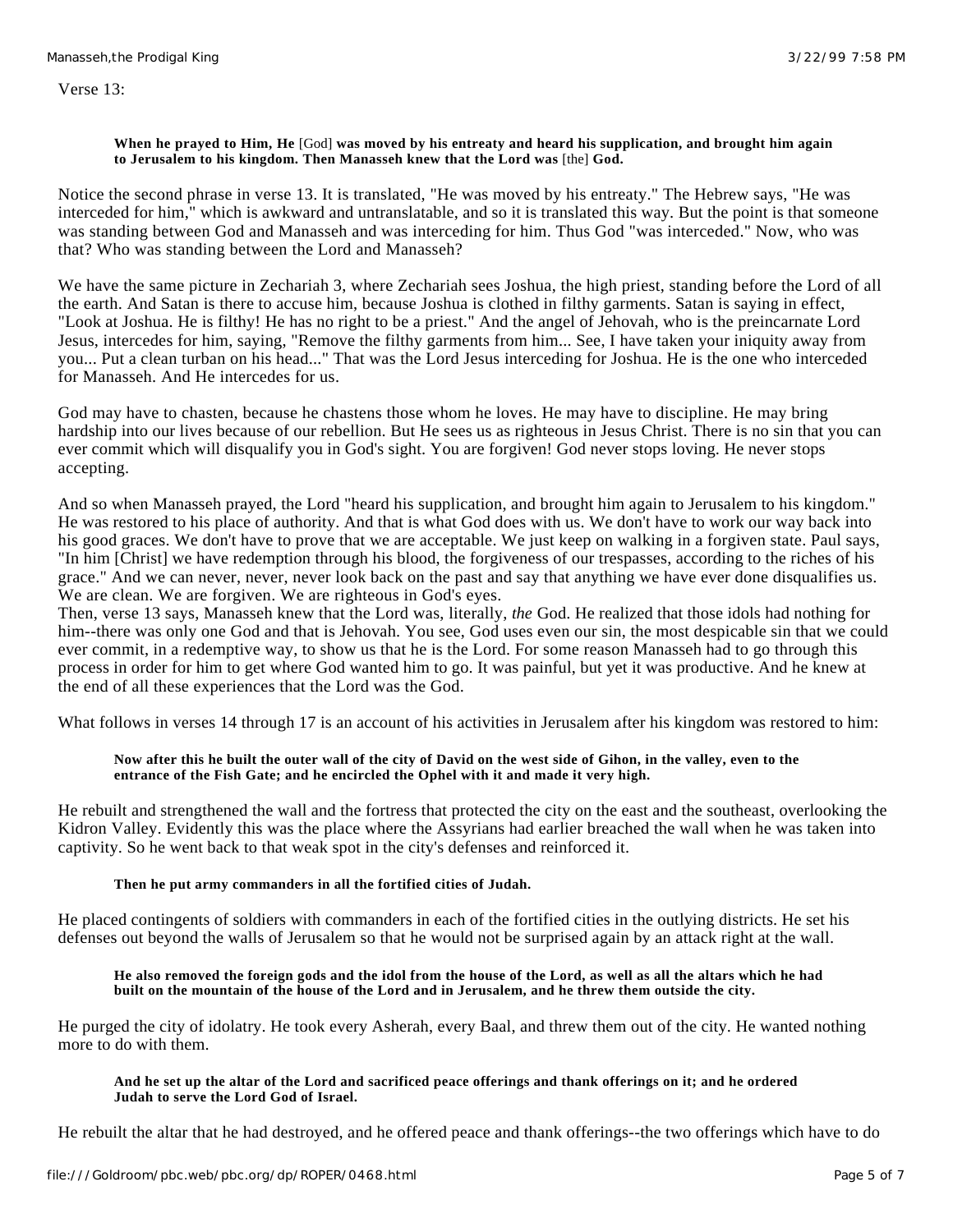with our relationship with God--peace because we have been reconciled to him, thanksgiving because it grows out of that reconciliation.

These steps which Manasseh took are the marks of true repentance. If one is truly repentant of the sins he has committed he will do these things. He will recognize that there are areas where he is weak, where he has fallen before, and he will rebuild those areas and strengthen them. Then he will determine to guard against surprise assaults in areas where he has been defeated before. He will move his defenses out beyond the point of weakness. He will "make no provision for the flesh." And he will deal with every vestige of idolatry in his life. Every false God will come under judgment and be cast out of the domain. And he will make Jesus Christ Lord.

Note the parallel with Paul's statement in 2 Corinthians 7, in which he contrasts godly sorrow and worldly sorrow. Worldly sorrow, he says, produces death. Worldly sorrow is the sorrow we experience because we have been caught in our sin or have reaped what we have sown, but then there is no desire to set things right. It produces death, defeat, despair, and depression. But there is a godly sorrow. There is a sorrow that will lead us to true repentance. Paul says that repentance is seen in a determination to clear ourselves. He says, "Behold what earnestness...this godly sorrow has produced in you, what vindication of yourselves, what indignation, what fear, what longing, what zeal, what avenging of wrong!" That is, "You have determined to do what is right." That is a godly sorrow. Manasseh had that kind of sorrow. He dealt not only with his idolatrous spirit, he moved out into every area of life to deal with all causes of rebellion.

Verses 18 through 20 give us the final word on his life:

**Now the rest of the acts of Manasseh. Even his prayer to his God, and the words of the seers who spoke to him in the name of the Lord God of Israel, behold, they are among the records of the kings of Israel. His prayer also and how God was entreated by him and all his sin, his unfaithfulness, and the sites on which he built high places and erected the Asherim and the carved images, before he humbled himself, behold, they are written in the records of the Hozai** [prophets or the seers whose writings evidently are the basis for many of our prophetic books]**. So Manasseh slept with his fathers, and they buried him in his own house. And Amon his son became king in his place.**

God gave him twenty more years of rule--ten years with his father, thirteen years of wickedness, twelve years in the dungeon, twenty years of righteous rule. He became one of the mightiest kings of Judah. So that is the story of Manasseh.

There are a number of things which speak to me from this biography. First, we all can identify with Manasseh because God could write "Manasseh" over each of our lives. We all have sinned as he sinned. Second, we can see something of the process that God uses to bring us to repentance. First he speaks to us quietly, then with greater and greater intensity. Finally, he disciplines us in order to bring us to the end of ourselves so that we will turn to him.

But most important, these passages speak of the completeness of the forgiveness of God.

Manasseh was notorious in Israel. He was an evil, wicked man. And yet God reestablished him on his throne. He was fully forgiven. He lived in power and authority throughout the rest of his years. Do you know what Manasseh's name means in Hebrew? "Forgotten." That is the name that God writes over your sordid past. Your sins are forgotten. Every time your past comes back to haunt you, and you say to God, "There, Lord, I have done it again," do you know what the Lord says to you? He says, "You've done what? I don't even remember!" He has forgotten. You can read his own words from Hebrews 10: "Your sins and your lawless deeds I will remember no more." He has forgotten the past. We walk on in life, forgiven.

We thank you for that complete forgiveness, Lord, and for the freedom to serve you because we know that we are at peace with you, in Christ's name, Amen.

Catalog #0468 2 Kings20:21 21:18 2 Chronicles 33:10-20 April 9,1972 David H. Roper